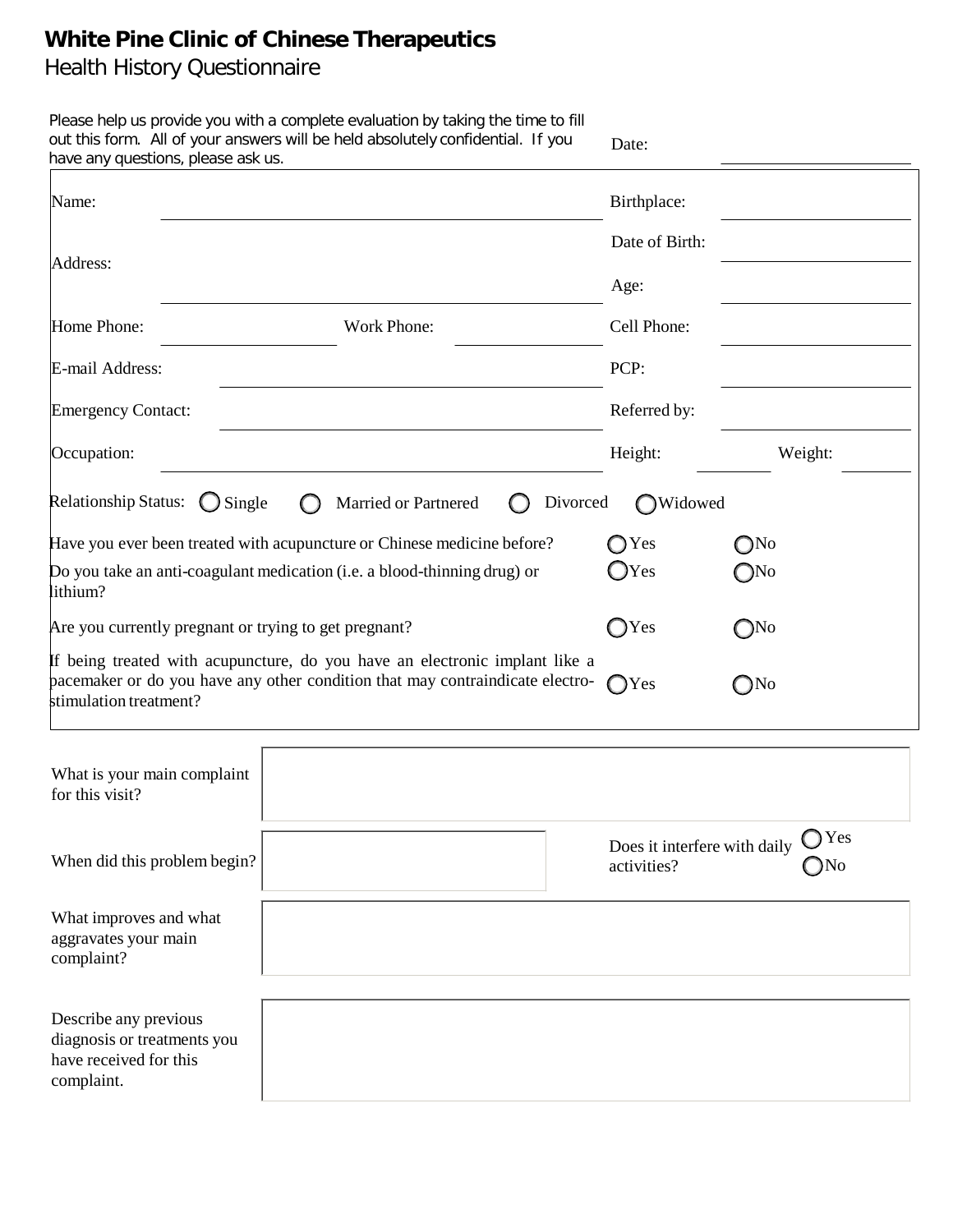Please list all current and occasional drugs and supplements.

| Current drugs and supplements:                                                                            |                                                                                                                                              |
|-----------------------------------------------------------------------------------------------------------|----------------------------------------------------------------------------------------------------------------------------------------------|
| Occasional drugs and<br>supplements:                                                                      |                                                                                                                                              |
| Please list all drug allergies:                                                                           |                                                                                                                                              |
| Please list all other allergies<br>(foods, animal dander, etc.):                                          |                                                                                                                                              |
| Please list all significant<br>surgeries and dental work:                                                 |                                                                                                                                              |
| Please list all major injuries and<br>accidents (including birth<br>trauma):                              |                                                                                                                                              |
| Please describe any current or<br>historical mental or emotional<br>disorders or predominant<br>emotions: |                                                                                                                                              |
|                                                                                                           |                                                                                                                                              |
| <b>O</b> Inactive<br>Slightly Active                                                                      | How physically active are you each day? Include exercise and all other activity.<br>Moderately active<br>◯ Very Active<br>◯ Extremely Active |
| Diet                                                                                                      |                                                                                                                                              |
| How many times a day do you eat?                                                                          |                                                                                                                                              |
| Please describe your typical menues for each meal                                                         |                                                                                                                                              |
| Morning                                                                                                   |                                                                                                                                              |
| Afternoon                                                                                                 |                                                                                                                                              |
| Evening                                                                                                   |                                                                                                                                              |
| Between Meals                                                                                             |                                                                                                                                              |
| Please indicate your weekly use, if any, of the following:                                                |                                                                                                                                              |
| Sodas or other canned beverages                                                                           |                                                                                                                                              |
| Coffee Cigarettes                                                                                         |                                                                                                                                              |
| <b>Recreational Drugs</b>                                                                                 |                                                                                                                                              |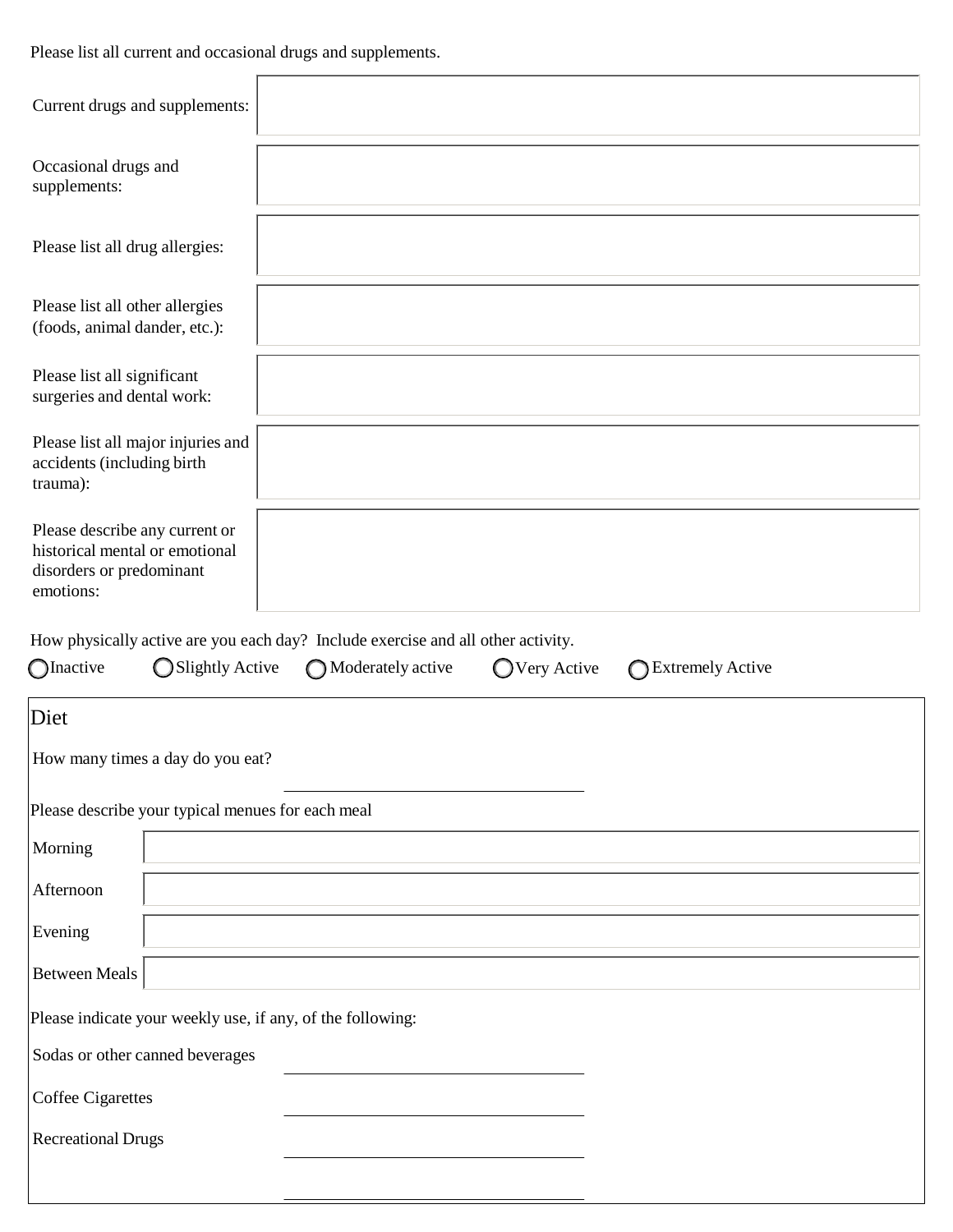## Please check any historically significant or recent symptoms.

| <b>General</b>                                | Dizziness or vertigo                               | <b>Urogenital</b>                                              |
|-----------------------------------------------|----------------------------------------------------|----------------------------------------------------------------|
| Aversion to cold (not improved<br>with warmth | Dizziness with standing                            | Erectile dysfunction                                           |
| Fear of Cold (improved with<br>warmth)        | Fine, thin hair                                    | Premature ejaculation                                          |
| Chilliness of specific areas of the           | <b>Excessive hair loss</b>                         | Inability to ejaculate                                         |
| body                                          | Premature graying                                  | Pain, itching, or discomfort of<br>∟<br>the penis or testicles |
| Fever                                         | Hot flashes in the head                            | Pain with urination                                            |
| Morning hot flashes                           | Facial pain                                        | Profuse urination<br>Г                                         |
| Afternoon hot flashes                         | Facial numbness or tic                             | Frequent urination                                             |
| Hot hands and feet                            | <b>Facial swelling</b>                             | Frequent urination at night                                    |
| Fever and chills                              | Deviated mouth and eyes                            | Dribbling urination                                            |
| Alternating fever and chills                  | Shoulder pain                                      | Bedwetting<br>L                                                |
| Frequent sweating                             | Frozen shoulder                                    | Incontinence                                                   |
| Night sweating                                | Arm pain                                           | Lack of urination or difficult                                 |
| Profuse sweating                              | Upper back pain                                    | urination                                                      |
| Scant sweating                                | Spinal column pain                                 | Bloody urine                                                   |
| Sweating of specific areas of the             | Lower back pain                                    | Cloudy urine                                                   |
| body                                          | Tailbone pain                                      | Soft, loose stools                                             |
| Generalized pain                              | Pain of the four limbs                             | Diarrhea<br>L                                                  |
| Heavy, tired body                             | Numbness of the limbs                              | Dysentery                                                      |
| Paralysis or numbness                         | Weak limbs                                         | Constipation                                                   |
| Tremors or twitching                          | Cold limbs                                         | <b>Bloody stools</b>                                           |
| Generalized itching                           | Cold hands and feet                                | Anal itching                                                   |
| Jaundice                                      | Joint pain                                         | Rectal prolapse                                                |
| Edema                                         | Inhibited stretching                               | Anal fissures                                                  |
| Unusual weight gain or loss                   | Inability to turn neck                             | Hemorroids                                                     |
| Fatigue                                       | Stiff neck                                         |                                                                |
| Drowsiness after eating                       | Neck pain                                          | Drink, Food, and Taste                                         |
| Afternoon fatigue                             | Finger pain                                        | Unusual taste in mouth (i.e.<br>L.<br>bitter)                  |
| Bleeding (brusing or<br>hemorrhaging          | Finger numbness                                    | <b>Bad breath</b>                                              |
| Loss of consciousness                         | Hand tremors                                       | Excessive saliva                                               |
| Skin diseases                                 | Pale, discolored, thick or<br>deformed fingernails | Mouth sores                                                    |
|                                               | Knee pain and swelling Edema                       | Cracked, dry lips                                              |
| <b>Head and Body</b>                          | of the lower limbs Inflammation                    | Lip tremors                                                    |
| Headache                                      | of the lower limbs                                 | Tongue disorders                                               |
| Migraines                                     | Variscosities of the lower limbs                   | Craving for<br>(flavors):                                      |
| Heavy head sensation                          | Foot pain                                          |                                                                |
| Unusual sensations in the head                | Foot or leg tremors                                |                                                                |
|                                               |                                                    |                                                                |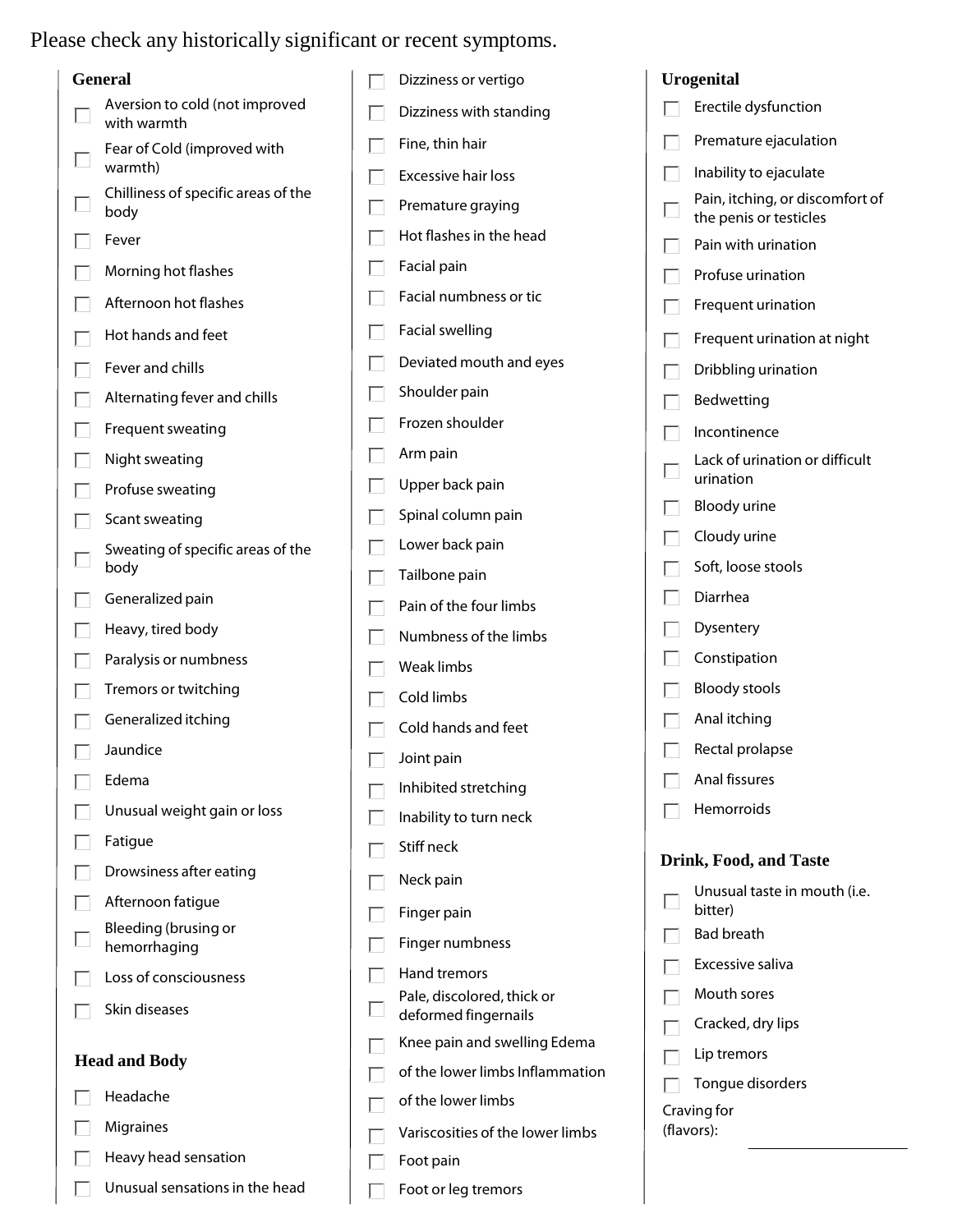| <b>Food, Drink, and Taste</b> |  |  |
|-------------------------------|--|--|
|                               |  |  |

- Loose teeth or toothache  $\Box$
- Extensive dental decay  $\Box$
- Grinding of the teeth  $\Box$
- Painful, swollen, or bleeding Г gums
- Poor appetite  $\Box$
- Excessive hunger
- П Indigestion
- $\Box$ Hiccup
- Belching П
- Acid regurgitation П
- П Nausea
- Vomiting Е
- Vomiting of blood  $\Box$

#### **Chest, Rib-side, Stomach, and Abdomen**

- Chest pain П
- Chest tightness  $\Box$
- Heat or unusual sweating of the  $\Box$ chest
- Cough  $\Box$
- Coughing of blood
- Rapid, labored, hasty breathing  $\Box$
- Wheezing П
- Shortness of breath when  $\Box$ speaking
- Rapid beating of the heart  $\Box$
- Pains along the sides of the  $\Box$ trunk
- Unusual armpit odor П
- Difficulty swallowing  $\Box$
- Frequent yawning  $\Box$
- Stomach pain П
- Burning stomach pain  $\Box$
- Pain in the area of the navel  $\Box$
- $\Box$ Abdominal fullness
- Abdominal swelling (ascites) Е
- Lower abdominal pain  $\Box$
- Rumbling intestines  $\Box$

| <b>Thirst and Intake of Beverages</b>    |
|------------------------------------------|
| Thirst                                   |
| Dry mouth                                |
| Lack of thirst                           |
| Thirst unquenched by drinking            |
| Drinking without desire to<br>swallow    |
| Liking for cold drinks                   |
| Liking for warm drinks                   |
| Eyes, Ears, Nose, and Throat             |
| Eye pain                                 |
| Itchy or dry eyes                        |
| Red eyes                                 |
| Frequent tearing                         |
| Sensitivity to light                     |
| Frequent floaters in the visual<br>field |
| Night blindness                          |
| Impaired vision                          |
| <b>Blindness</b>                         |
| Sty                                      |
| Swollen or drooping eyelids              |
| Ear ringing                              |
| Itchy or painful ears                    |
| Discharge from the ears                  |
| Hearing impairment                       |
| Nose pain                                |
| Nosebleed                                |
| Dry nose                                 |
| Runny nose                               |
| Nasal congestion                         |
| Nasal swelling                           |
| Loss of sense of smell                   |
| Sore, swollen throat                     |
| Itchy or dry throat                      |
| Hoarse voice                             |
| Loss of voice                            |

Sense of a mass stuck in the throat without eating

#### **Sleep**

| Insomnia                                    |  |  |
|---------------------------------------------|--|--|
| Difficulty falling asleep                   |  |  |
| Easily being awakened                       |  |  |
| Waking too early                            |  |  |
| Profuse dreaming                            |  |  |
| Excessive sleep                             |  |  |
| Women                                       |  |  |
| Ages at first and last<br>menses            |  |  |
| Duration between<br>menses                  |  |  |
| Color, quality, and<br>quantity of bleeding |  |  |
| Menses sometimes early,<br>sometimes late   |  |  |
| Clotted menstrual blood                     |  |  |
| PMT (PMS)                                   |  |  |
| Pain with menses                            |  |  |
| Vaginal<br>discharge quality                |  |  |
| Pregnancies                                 |  |  |
| <b>Births</b>                               |  |  |
| Miscarriages                                |  |  |
| Abortions                                   |  |  |
| <b>Mental-Emotional</b>                     |  |  |
| Panic attacks                               |  |  |
| Agitation                                   |  |  |
| Cognitive impairment                        |  |  |
| Poor memory                                 |  |  |
| Impaired speech                             |  |  |
| Depression                                  |  |  |
| Easy anger                                  |  |  |
| Nervous laughter                            |  |  |
| Anxiety                                     |  |  |
| Obsessive thoughts                          |  |  |
| Persistent sorrow                           |  |  |
| Frequently fearful                          |  |  |
| Easily startled                             |  |  |